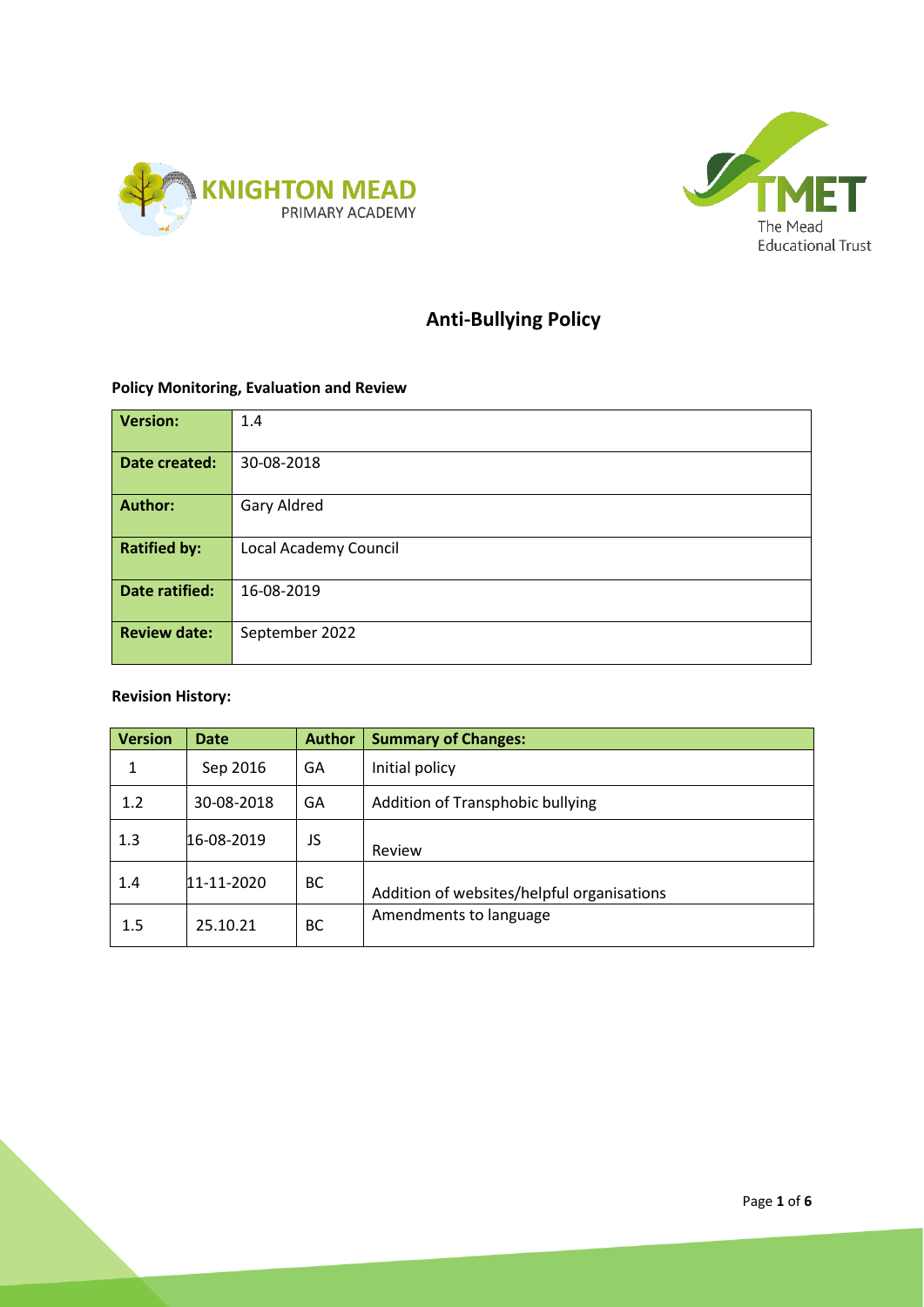# **Anti-Bullying Policy**

### *Added in August 2018 following updates in light of new legislation and procedures*

At Knighton Mead Primary Academy, we are committed to providing a caring, friendly and safe environment for all our pupils so they can learn in a relaxed and secure atmosphere. Bullying of any kind is unacceptable at our academy. If bullying does occur, all pupils should be able to tell someone and know that incidents will be dealt with quickly and effectively. We are a TELLING school. This means that anyone who knows that bullying is happening is expected to tell an adult within academy. Bullying hurts. No one deserves to be a victim of bullying. We believe that all children have the right to come to school without fear of being bullied. Everybody has the right to be treated with respect. Pupils who are bullying need to learn different ways of behaving. We have a responsibility to respond quickly and effectively to issues of bullying.

## **WHAT IS BULLYING?**

Bullying is the repeated use of prejudice based behaviours or aggression with the intention of hurting another person.

Bullying results in pain and distress to the victim. We teach children the definition with…

**STOP** (**S**everal **T**imes **O**n **P**urpose and **S**tart **T**elling **O**ther **P**eople). Bullying can be:

| <b>EMOTIONAL</b>                   | Being unfriendly, excluding, teasing (e.g. hiding or throwing               |  |  |
|------------------------------------|-----------------------------------------------------------------------------|--|--|
|                                    | equipment) or threatening                                                   |  |  |
| /INDIRECT                          | Being controlling over friendship groups or through a 3 <sup>rd</sup> party |  |  |
| <b>PHYSICAL</b>                    | Pushing, kicking, hitting, punching, damaging property or any use of        |  |  |
| violence                           |                                                                             |  |  |
| <b>RACIST</b>                      | Racial taunts, graffiti, gestures                                           |  |  |
| <b>SEXUAL</b>                      | Unwanted physical contact or sexualised language                            |  |  |
| <b>HOMOPHOBIC</b>                  | Name-calling or insults (e.g. 'You're gay')                                 |  |  |
| <b>VERBAL</b>                      | Name-calling, sarcasm, spreading rumours, teasing                           |  |  |
| <b>DISABILITY</b>                  | Name-calling or insults about special educational needs and                 |  |  |
| disabilities                       |                                                                             |  |  |
| <b>CYBER</b>                       | Any of the above through text, social media or internet platforms.          |  |  |
| Defamation                         |                                                                             |  |  |
|                                    | or slander on social network sites which can lead to the                    |  |  |
| identification of                  |                                                                             |  |  |
|                                    | individual children or adult (refer to the E-Safety Policy for              |  |  |
| information on                     |                                                                             |  |  |
|                                    | safer internet use).                                                        |  |  |
| <b>TRANSPHOBIC</b><br>unwelcome or | Behaviour or language that makes a child or young person feel               |  |  |
|                                    | marginalised because of their perceived or actual gender identity           |  |  |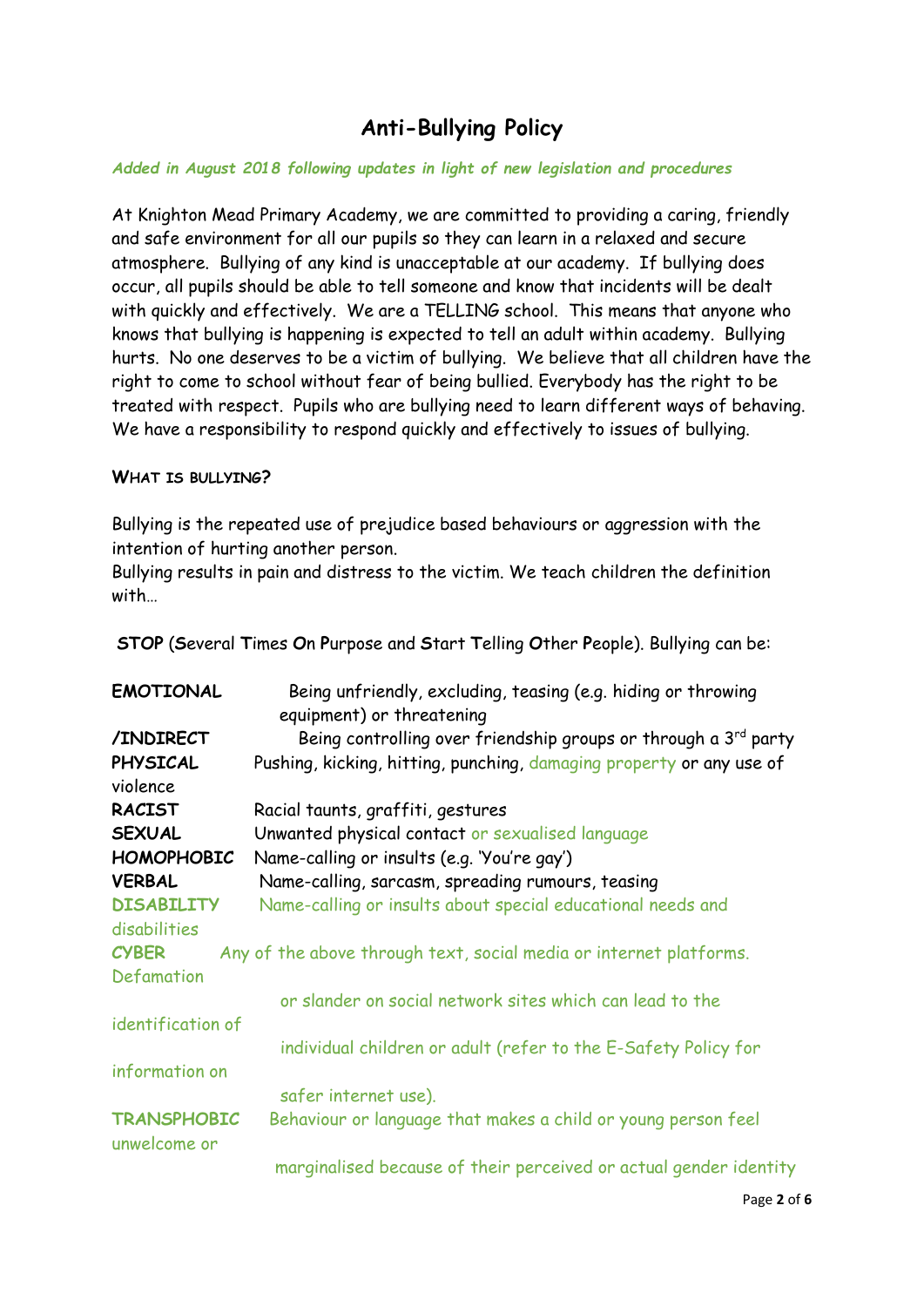# Other concerns which do not necessarily fit into these headings will be taken seriously.

### **OBJECTIVES OF THIS POLICY**

- All governors and teaching and non-teaching staff should know what the academy policy is on bullying, and follow it when bullying is reported.
- All governors, teachers and non-teaching staff, pupils and parents should have an understanding of what bullying is.
- All pupils and parents should know what the academy policy is on bullying, and what they should do if bullying arises.
- As an academy, we take bullying seriously. Pupils and parents should be assured that they will be supported when bullying is reported. Bullying will not be tolerated.

## **SIGNS AND SYSTEMS**

A child may show that he or she is being bullied. These signs and behaviours could indicate other problems (for example when new to the academy), but bullying should be considered as a possibility and should be investigated. Adults should be aware of these possible signs and that they should investigate if a child:

- Is frightened of walking to or from school
- Begs to be driven to school
- Doesn't want to go to school
- Becomes very quiet, worried or lacking in confidence
- Starts stammering
- Attempts or threatens suicide or runs away
- Cries to sleep at night or has nightmares
- Feels ill in the morning
- Begins to do less well in school work
- Comes home with clothes torn
- Has possessions go 'missing'
- Has dinner or other monies continually 'lost'
- Has unexplained cuts or bruises
- Becomes aggressive, disruptive or unreasonable
- Is bullying other children or younger brothers or sisters
- Stops eating
- Is frightened to say what's wrong

#### **A culture of telling**

Every child has the opportunity to raise any issues in classrooms through the bubble time system/open door policy. All of children's concerns will be addressed before the end of a school day. Children also undertake weekly PSHCE sessions where class issues can be brought up and addressed. These also provide an opportunity to encourage selfesteem and social skills. All complaints of bullying will be taken seriously and an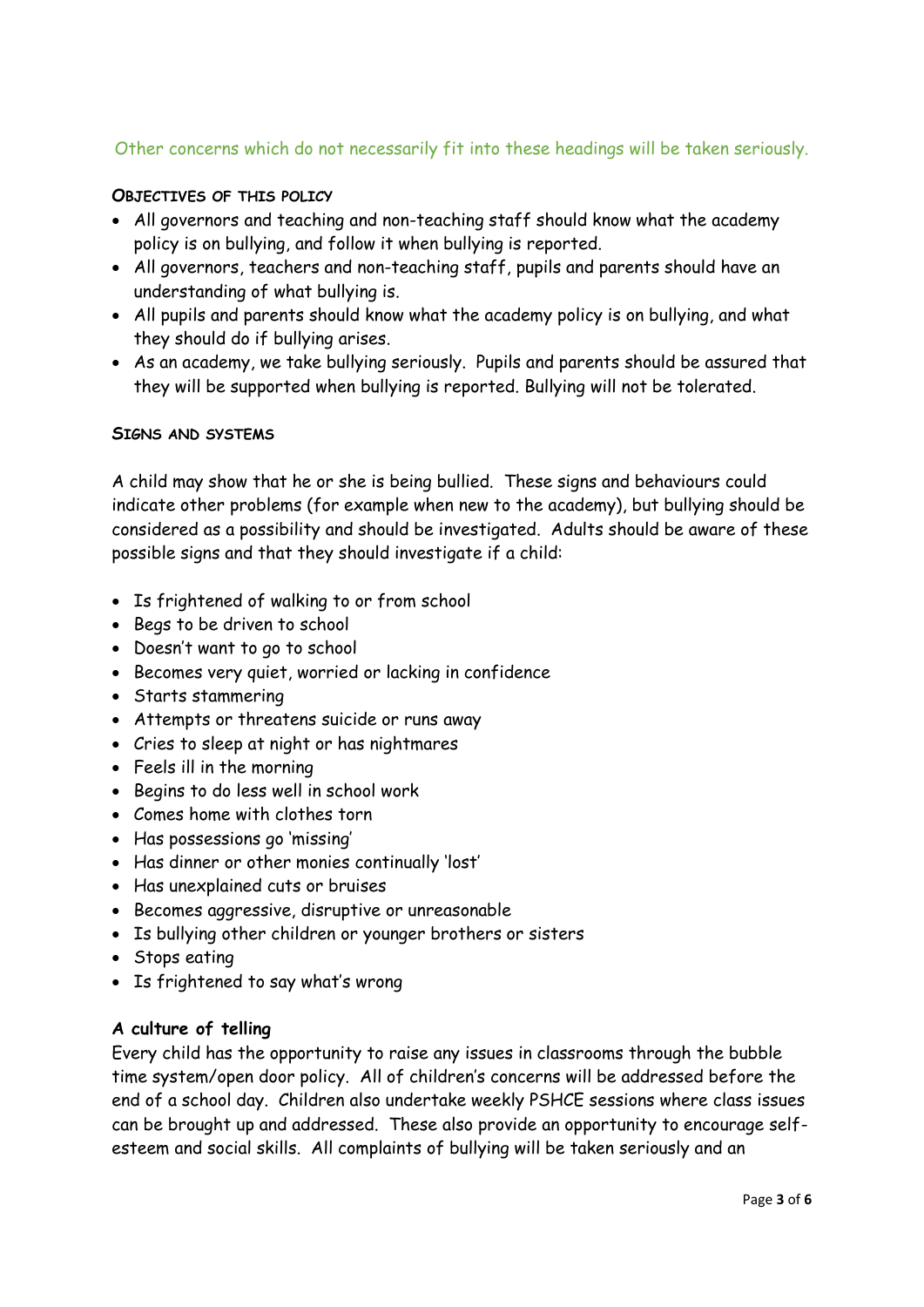investigation will take place, first by the class teacher and then, if appropriate, by the phase leader/Pastoral Lead.

Teaching staff are present every morning (8:40-8:50) and at the end of every school day to discuss any concerns. Senior staff are available to parents every morning between 8:40-8:55, please refer to the contact details in reception for further enquiries. The academy website offers several anti-bullying links for parents to develop our ethos in the wider society.

## **A comprehensive induction policy**

Every new starter at the academy will be assigned a 'special friend' and will be introduced to the playground leaders. The Pastoral Lead will go through the behaviour system and they will be introduced to the Principal. They will also be introduced to a designated lunchtime supervisor who is in charge of the smooth transition for the child at lunchtimes.

## **Peer support systems**

There are playground leaders in both the infant and junior playgrounds and additional adults on hand. If they see concerning behaviour, they are trained to approach an adult with their concerns that will be taken seriously and followed up.

## **Reporting and monitoring**

If a bullying issue is reported, class teachers will complete an initial investigation into the situation. This will be followed up by the Phase Leader if it has happened STOP (several times on purpose). If the incident reported is the first time, teachers will address the issue and make a record on CPOMs of this in case it arises again. All incidents recorded in the Confidential Folders are discussed and shared with relevant staff.

Phase leaders adopt many strategies of how they deal with bullying and this will be specific to the case as outlined by the Behaviour Policy. An incident form will be completed by the person investigating, which will be stored with the Principal for any recurring incidents. These will also be inputted on CPOMs. The Inclusion team (Removing Barriers to Learning – RB2L) will provide appropriate support programmes for the victims and accused child/ren to encourage healthy relationships within school. Support provided by the Inclusion team is shown on CPOMs. Parents of both the child accused of bullying and the victim are informed.

#### **What do we offer?**

- We have buddy bus stops where children can go if they are not enjoying playtimes.
- Range of quality activities on offer at lunchtimes, so that children are usefully occupied. Also a system of play leaders in place, to support pupils in their activities and pick up on issues quickly, passing them on to staff.
- Regular class teacher led discussions during PSHCE sessions on the topic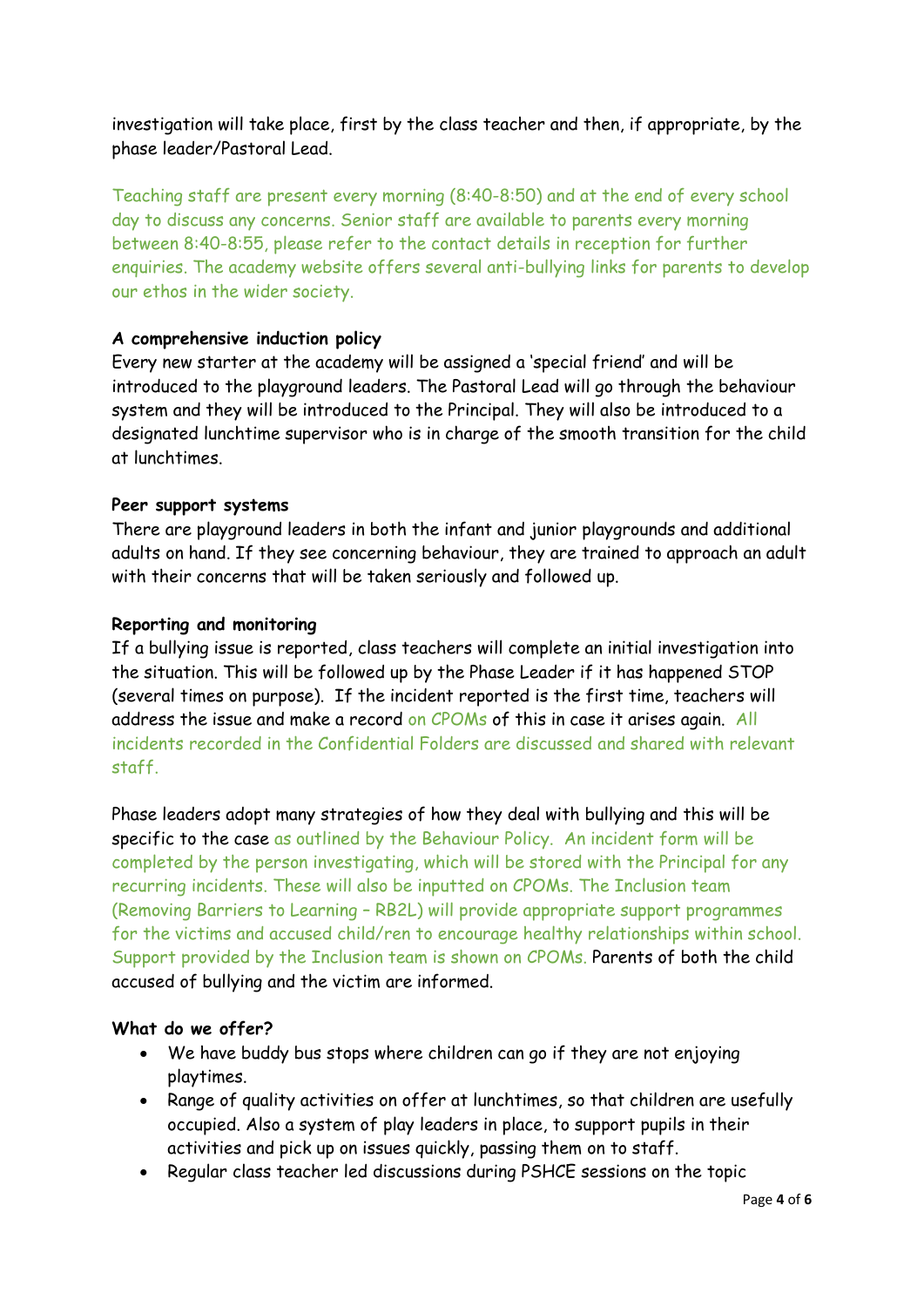- Peer support will be strongly emphasised children will be taught how to effectively support a bullied child and how to resist 'joining in' with bullying
- Character Muscle language incorporated throughout the school day to promote a community of respecting each other and showing kindness.
- A clear behaviour policy with rewards and consequences
- Safer Internet lessons and guidance on all computers.
- Children are encouraged to seek out adults within school who can help them no matter who they are (teaching assistants, office staff, SLT, etc.)

#### **Whistle-blowing Policy**

Every governor, teaching and non-teaching staff has the responsibility to prevent bullying in the academy. If improper conduct is witnessed from any member of staff, including adult involvement in bullying, staff will make a disclosure about this conduct by following the Whistle-blowing Policy. Any urgent necessary action will be taken while an investigation is conducted.

## **Anti-Bullying Policy**

At Knighton Mead Primary Academy we are committed to providing a caring, friendly and safe environment for all our pupils so they can learn in a relaxed and secure atmosphere. Bullying of any kind is unacceptable at our academy. We believe that all children have the right to come to school without fear of being bullied

| Several | <b>Start</b> |
|---------|--------------|
| Times   | Telling      |
| On      | Other        |
| Purpose | People       |

#### **BULLYING CAN BE:**

| <b>EMOTIONAL</b><br>/INDIRECT | Being unfriendly, excluding, teasing (e.g. hiding or throwing equipment) or threatening<br>Being controlling over friendship groups or through a 3 <sup>rd</sup> party |  |  |  |
|-------------------------------|------------------------------------------------------------------------------------------------------------------------------------------------------------------------|--|--|--|
| <b>PHYSICAL</b>               | Pushing, kicking, hitting, punching, damaging property or any use of violence                                                                                          |  |  |  |
| <b>RACIST</b>                 | Racial taunts, graffiti, gestures                                                                                                                                      |  |  |  |
| <b>SEXUAL</b>                 | Unwanted physical contact or sexualised language                                                                                                                       |  |  |  |
| <b>HOMOPHOBIC</b>             | Name-calling or insults (e.g. 'You're gay')                                                                                                                            |  |  |  |
| <b>VERBAL</b>                 | Name-calling, sarcasm, spreading rumours, teasing                                                                                                                      |  |  |  |
| <b>DISABILITY</b>             | Name-calling or insults about special educational needs and disabilities                                                                                               |  |  |  |
| <b>CYBER</b>                  | Any of the above through text, social media or internet platforms. Defamation or                                                                                       |  |  |  |
|                               | slander on social network sites which can lead to the identification of individual                                                                                     |  |  |  |
|                               | children or adult (refer to the E-Safety Policy for information on safer internet use).                                                                                |  |  |  |
|                               | <b>TRANSPHOBIC</b> Behaviour or language that makes a child or young person feel unwelcome or<br>marginalised because of their perceived or actual gender identity     |  |  |  |